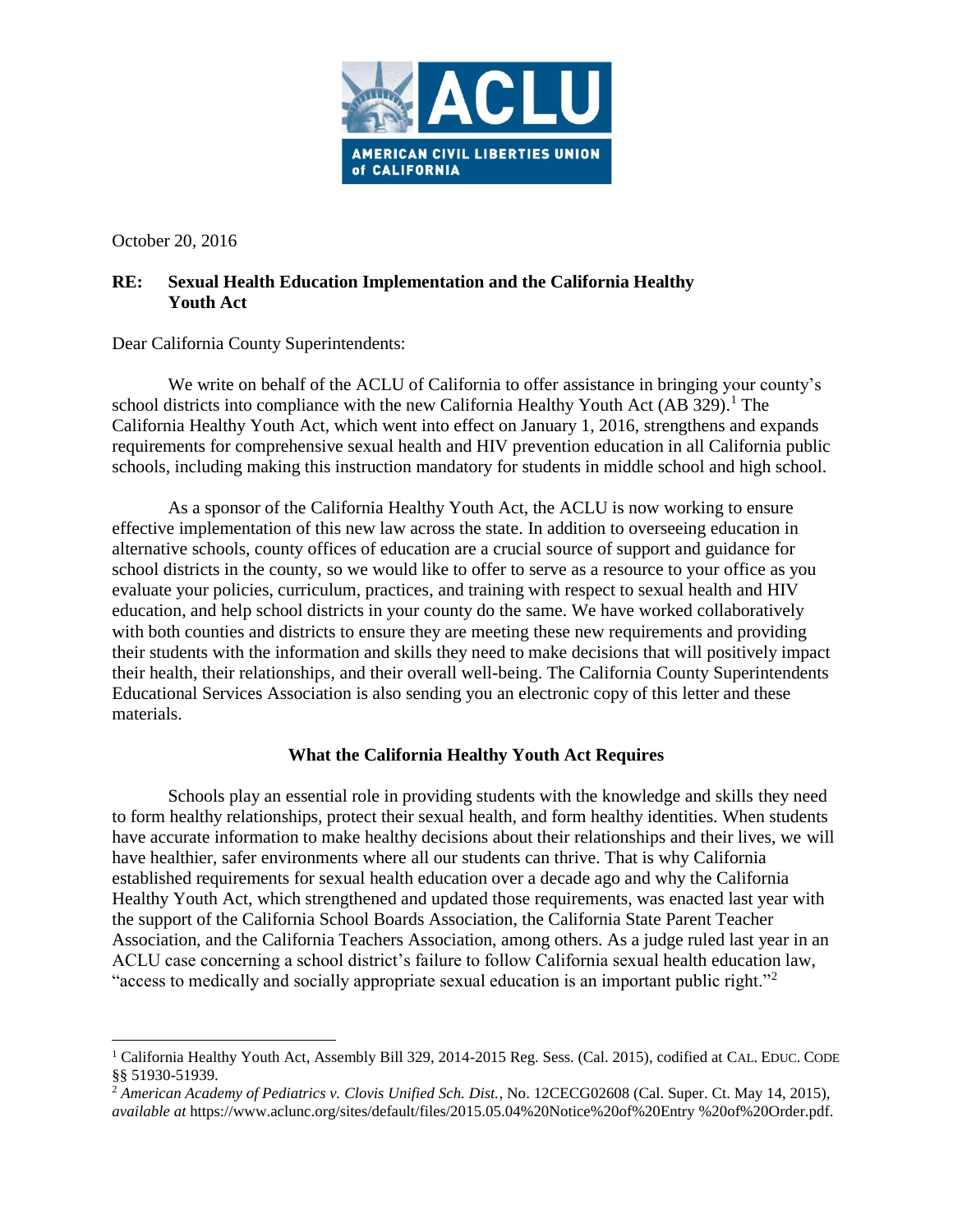Under the California Healthy Youth Act, all California school districts are now required to provide comprehensive sexual health education to all students in middle school and high school. Key components of the new law include:

- Integration of sexual health education into the existing HIV mandate, requiring instruction on both comprehensive sexual health and HIV prevention at least once in middle school and once in high school.
- A requirement that all comprehensive sexual health education and HIV prevention instruction and materials align with and support the purposes of the Healthy Youth Act, as defined. All instruction and materials must be medically accurate, objective, bias-free, and inclusive of all students.
- A requirement that all sexual health education and HIV prevention education instruction and materials—regardless of the grade in which they are taught—recognize that people have different sexual orientations and be inclusive of same-sex relationships. Instruction and materials must teach students about gender, gender expression, gender identity, and explore the harm of negative gender stereotypes.
- A requirement that instruction and materials provide students with knowledge and skills for making and implementing healthy decisions about sexuality, including negotiation and refusal skills to assist pupils in overcoming peer pressure and using effective decisionmaking skills to avoid high-risk activities.
- A clarification of existing law requiring that school districts employ only an "opt-out" or passive parental consent process for instruction; "opt-in" or active consent is prohibited, including in elementary school.
- In grades seven to twelve, in addition to the above, instruction must include, but is not limited to:
	- $\circ$  Information on the nature and transmission of HIV and other sexually transmitted infections (STIs).
	- o Information about the effectiveness and safety of all federal Food and Drug Administration (FDA)-approved methods that prevent or reduce the risk of contracting HIV and other STIs.
	- o Information about the treatment of HIV and other STIs.
	- o Discussion about social views of HIV and AIDS, emphasizing that all people are at some risk of contracting HIV and that the only way to know one's HIV status is by being tested.
	- o Information that abstinence is the only certain way to prevent unintended pregnancy and HIV and other STIs; information about value of delaying sexual activity must be included and must be accompanied by information about other methods for preventing pregnancy and STIs. In keeping with current law, abstinence-only curriculum remains strictly prohibited.
	- o Information about the effectiveness and safety of all FDA-approved contraceptive methods in preventing pregnancy.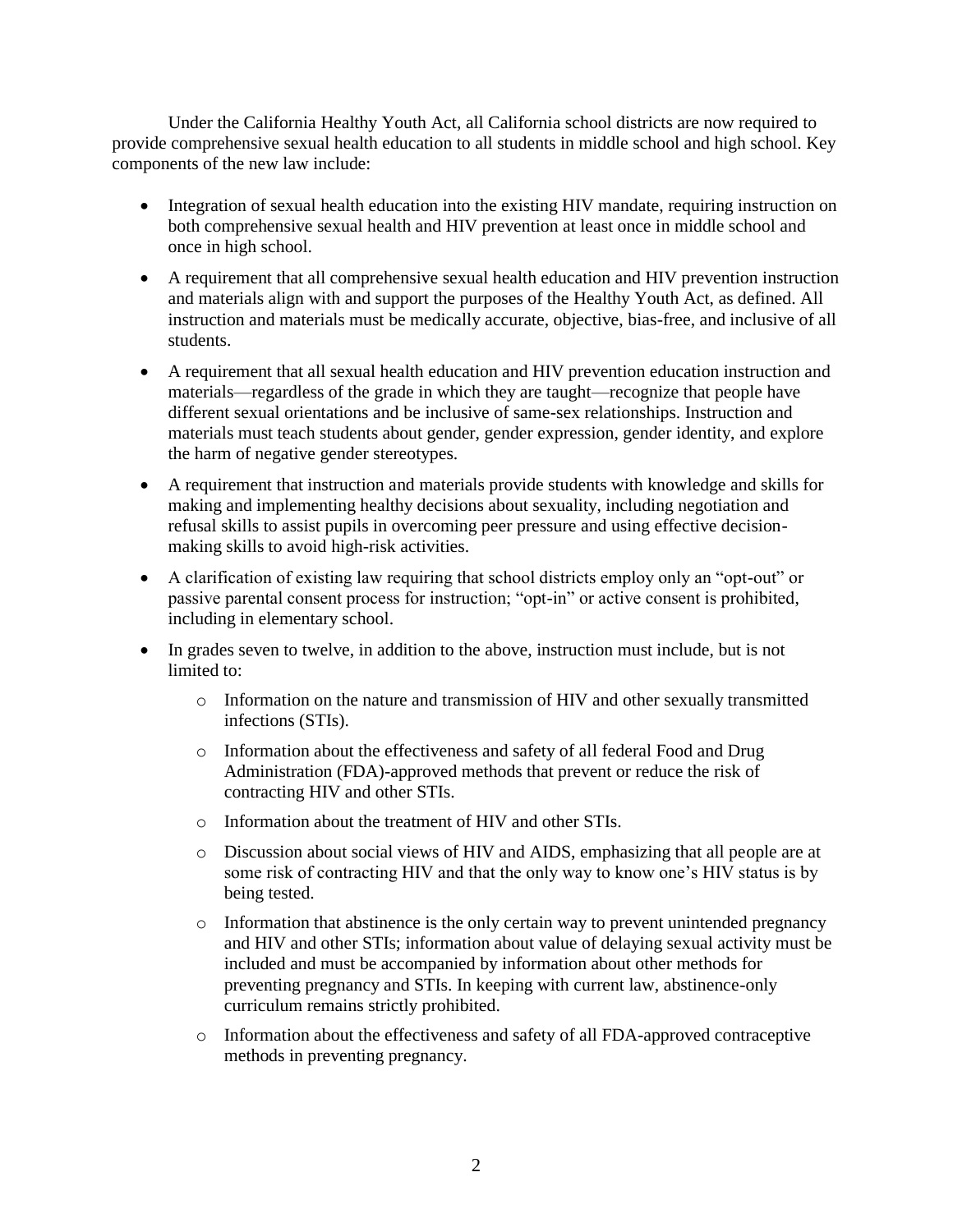- o An objective discussion of all legally available pregnancy outcomes, including, but not limited to, parenting, adoption, abortion; California's newborn safe surrender law; and the importance of prenatal care.
- o Information about sexual harassment, sexual assault, adolescent relationship abuse, intimate partner violence, and sex trafficking.
- o Information about accessing resources for sexual and reproductive health care and assistance with sexual assault and intimate partner violence, as well as students' legal rights to access these resources.

## **Action Steps to Ensure Compliance with the California Healthy Youth Act**

If it has not done so already, the County Office of Education and districts within the county should make the following changes to bring their policies and practices into compliance with the new laws.

**• Adopt board policies and administrative regulations** governing comprehensive sexual health and HIV prevention instruction to reflect the new requirements for comprehensive sexual health and HIV prevention education under the California Healthy Youth Act.

The California School Boards Association has issued a revised model board policy and administrative regulation 6142.1 that encompasses both comprehensive sexual health education and HIV prevention education and aligns with the new law.

- **Review sexual health and HIV curriculum and instruction** to ensure it is compliant with the new law and incorporates teaching on all the newly required topics. Adopt new curriculum or supplements, if necessary. We have enclosed fact sheets and curricular evaluation materials to assist you in this process.
- **Review any outside and guest speakers who teach sexual health and HIV curriculum** to ensure they have the requisite expertise in comprehensive sexual health HIV prevention education and knowledge of the most recent medically accurate research on the relevant topic or topics covered in their instruction.
- **Review and update parental notification letters and opt-out processes** to ensure they comply with the new law. We have enclosed a sample letter and resources to assist you in this process.
- **Provide in-service training** to district teachers as necessary to ensure they understand the requirements of the California Healthy Youth Act and are informed about new developments in the scientific understanding of HIV and sexual health. This is particularly important for new content areas such as sexual orientation and gender, healthy relationships, relationship violence, and sexual harassment.

\* \* \*

Again, we are eager to work collaboratively with you to serve as a resource to the County Office of Education as it supports its districts in making these changes and also implements the California Healthy Youth Act in alternative schools. For your reference, we have also enclosed a factsheet about another new law the ACLU helped pass last year in relation to pupil services for